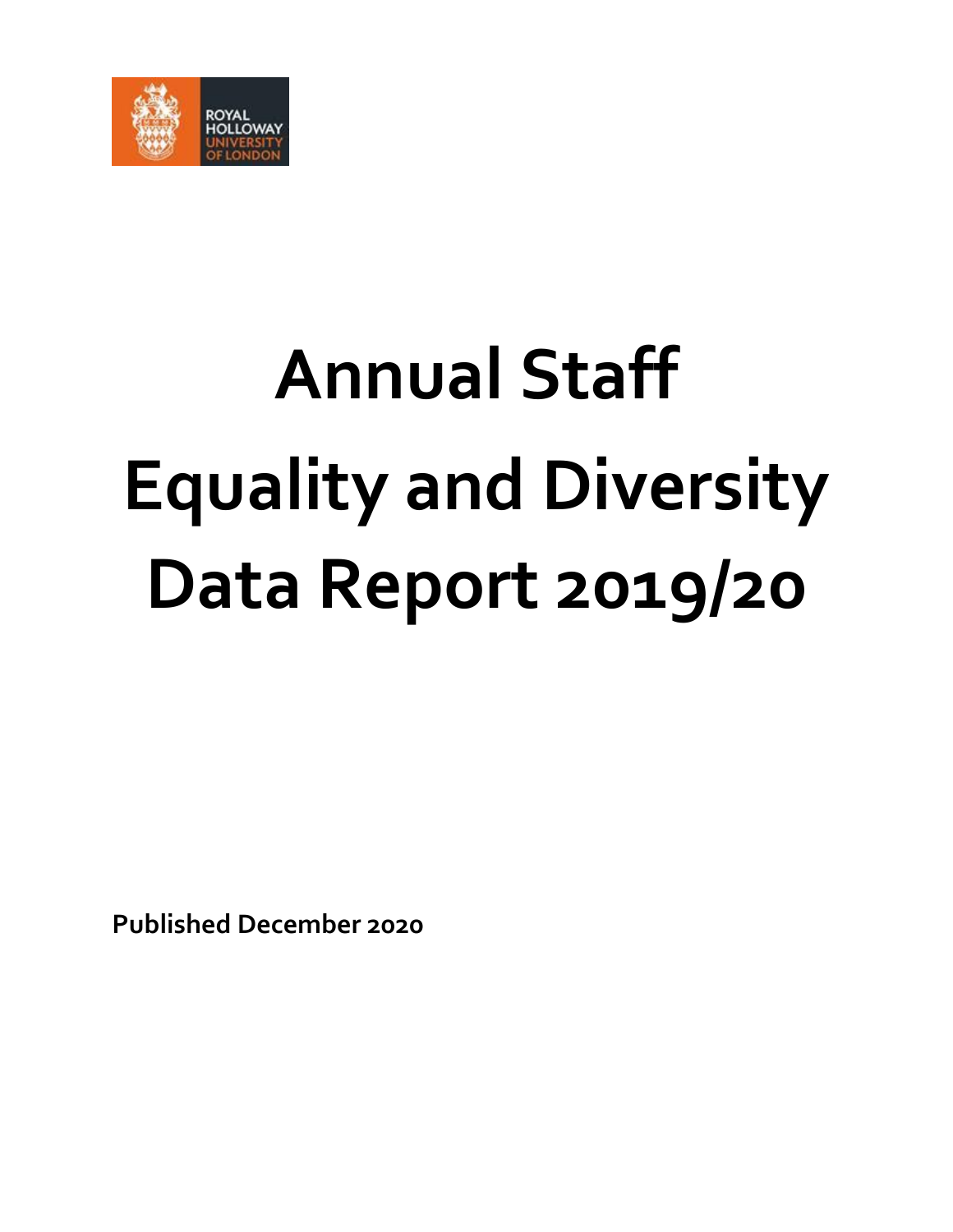#### Introduction

This report of our staff profile for 2019-20 is based on staff in post at 31 August 2020. We regularly monitor the profile of our staff to meet the requirements of the Equality Act 2010 (Specific Duty) to publish equality information. Furthermore, equality monitoring also helps us assess the impact of our Equality Scheme, to recognize the progress made against our equality objectives and to identify areas for improvement. It also provides us with the data to help us meet the public sector equality duty which requires higher education institutions (HEIs) in the exercise of their functions to have due regard to:

- Eliminating discrimination, harassment and victimization
- Advancing equality of opportunity and
- Fostering good relations

The key issues are presented in bullet points. There are seven sections in the report covering:

- 1. Staff profile, benchmarked against HEIs in England, profile of academic/research staff and professional services staff
- 2. Contracts which include the proportion of full-time/part-time contracts and fixed term/permanent contracts
- 3. Ethnicity BAME disaggregated; by nationality, contracts and grades
- 4. Sex by nationality, contracts and grades
- 5. Intersectionality
	- a. Age and Ethnicity
	- b. Ethnicity and Sex
	- c. Age and Sex
- 6. Recruitment, analysed by nationality, sex and disability
- 7. Turnover, for College, academic/research staff and professional services staff, analysed by ethnicity and sex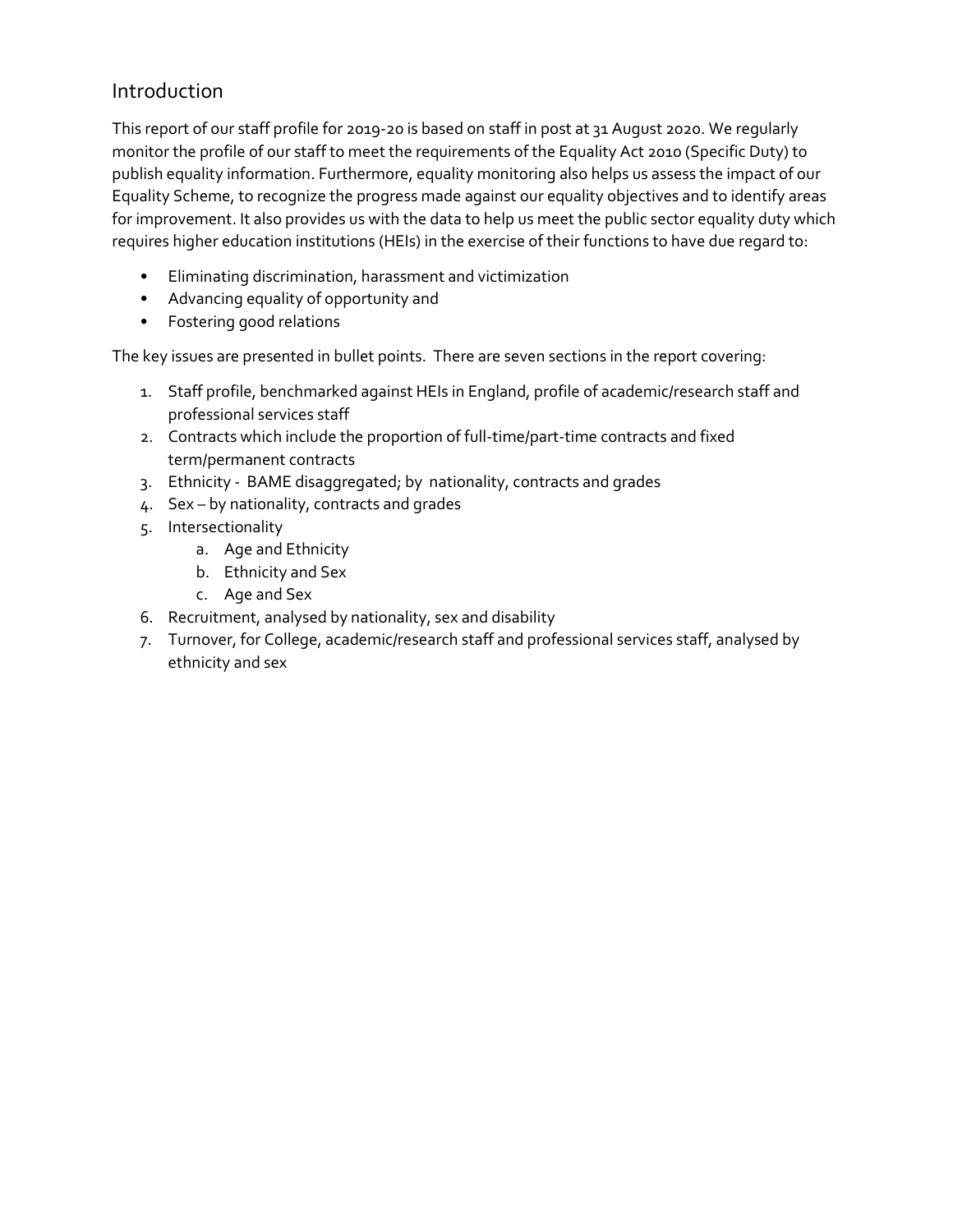# **1. Staff Profile**

- At the end of 2019-20, there were 2155 staff in post, which is 1962.4 whole time equivalent compared to 1984 staff in post, 1810 whole time equivalent in 2018-19; 1949 staff in post and 1794 whole time equivalent in 2017-18.
- $\bullet$  52.7% (1136) of the workforce were female and 47.3% (1019) male
- 16.9% (365) staff were of BAME (Black, Asian, Minority Ethnic) background above benchmark **( the benchmark being HEIs in England)** of 11.6%, see figure 2.The non- declaration rate is at 3.7% (80)
- 73.9% (1589) of staff were British, 26.0% (561) are non-UK above benchmark at 21.0%, see figure 2
- $\bullet$  77.6% (1673) of staff were on permanent contract above benchmark of 75.7%. 22.4% (482) of staff are on fixed term contracts –below benchmark of 24.3%
- 92.4% (181) of all Researchers were on fixed term contracts (table 2) an increase from 90.8% (167) of all Researchers in 2018-19.
- 71.0% (198) of permanent part-time staff and 58.4% (87) of fixed term part-time staff were female (figure 8)
- The College's for turnover for 2019-20 was 15.9%, with 275 leavers.
- Age
	- o 12.4% (268) Aged 30 years and below; below benchmark at 16.8%; figure 2
	- o 26.5% (571) Aged 31 to 40 years; below benchmark at 28.6%
	- $\circ$  26.2% (565) Aged 41 to 50 years; above benchmark at 25.0%
	- $\circ$  23.8% (513) Aged 51 to 60 years; above benchmark at 21.7%
	- o 11.0% (238) Aged 61 years and above; above benchmark at 8.0%
- Disability
	- o 4.10% (88) have declared a disability, below the benchmark rate of 5.4% (Figure 2)
	- o "long standing illness/health conditions" at 1.3% (28) is the highest declared condition
- Sexual Orientation
	- $\circ$  6.2% (134) LGBT+ above benchmark at 3.6%
		- Bisexual: 2.1% (46)
		- Gay/Lesbian: 3.3% (71)
		- Other: 0.7% (16)
	- o Declaration rate of 56.1% compared to 55.5% nationally (Figure 2)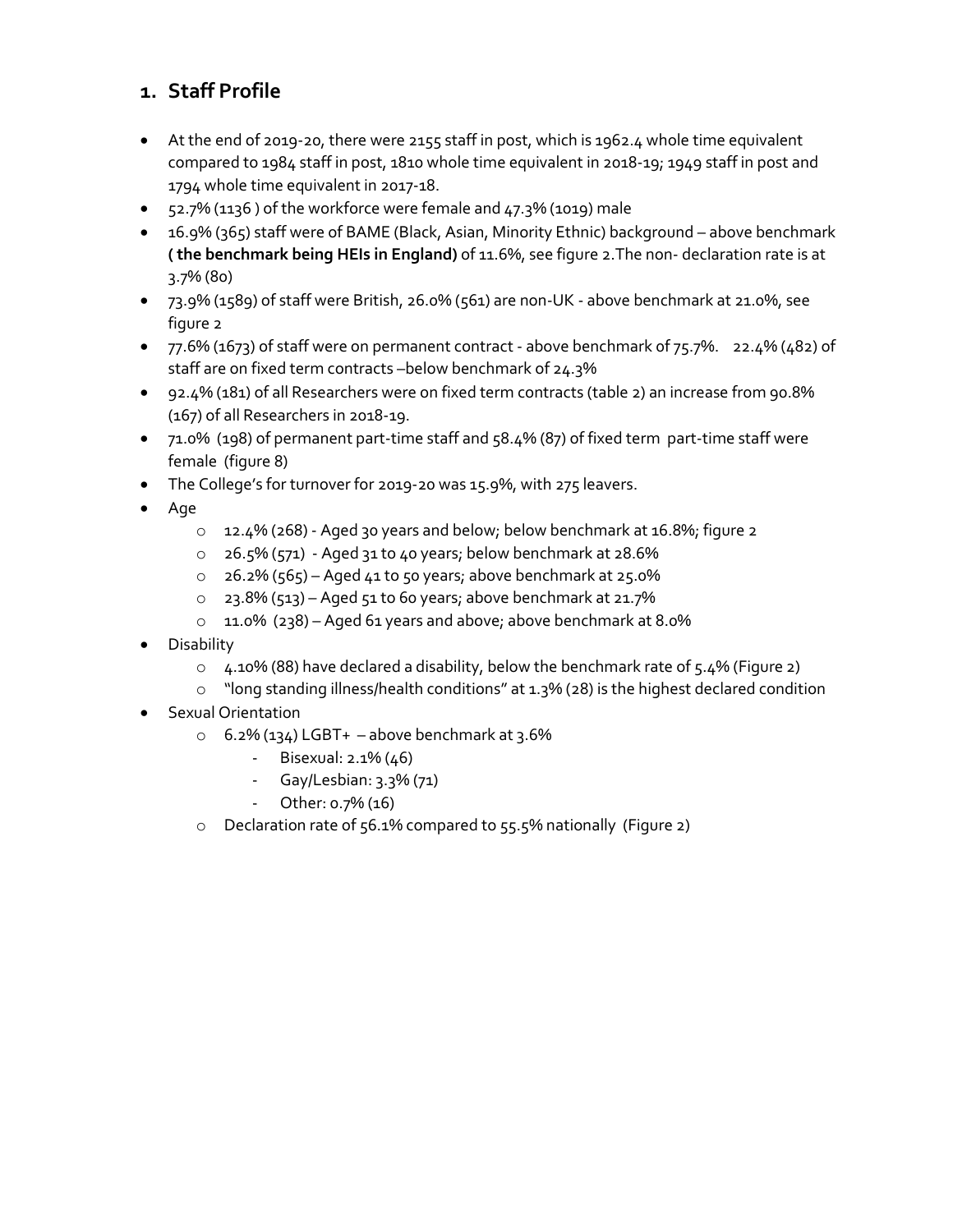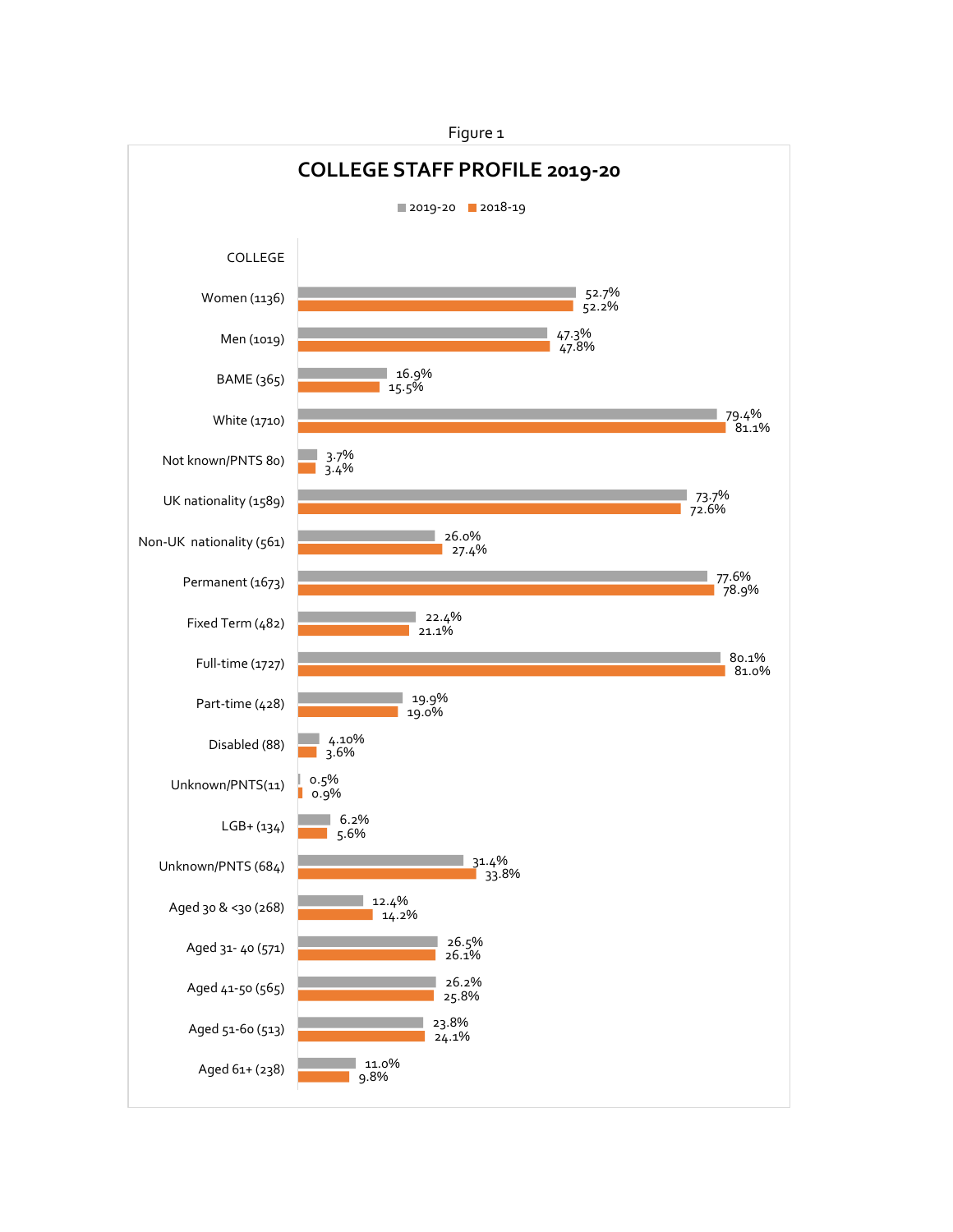

\*Benchmark data from Advance HE publication: Staff statistical report 2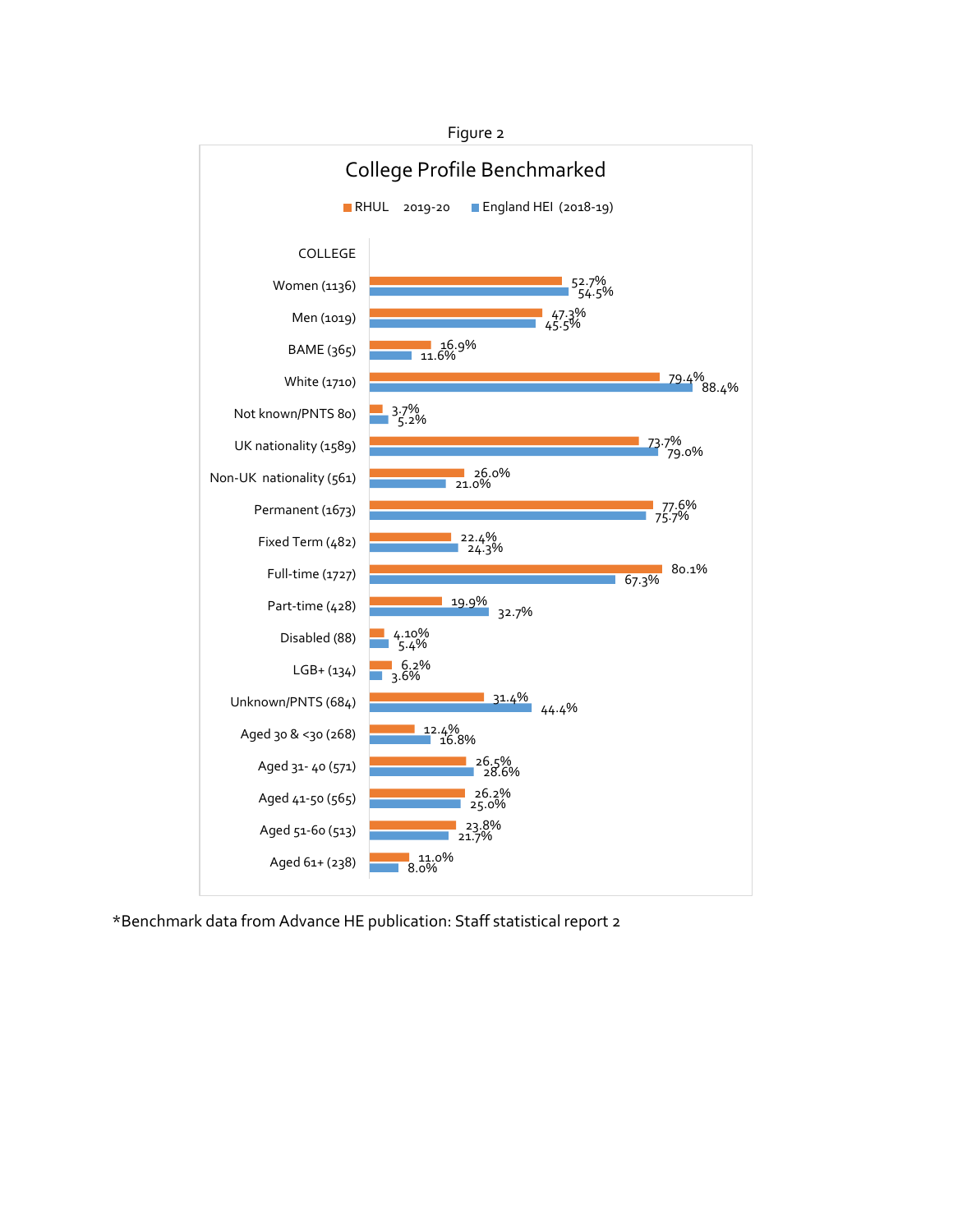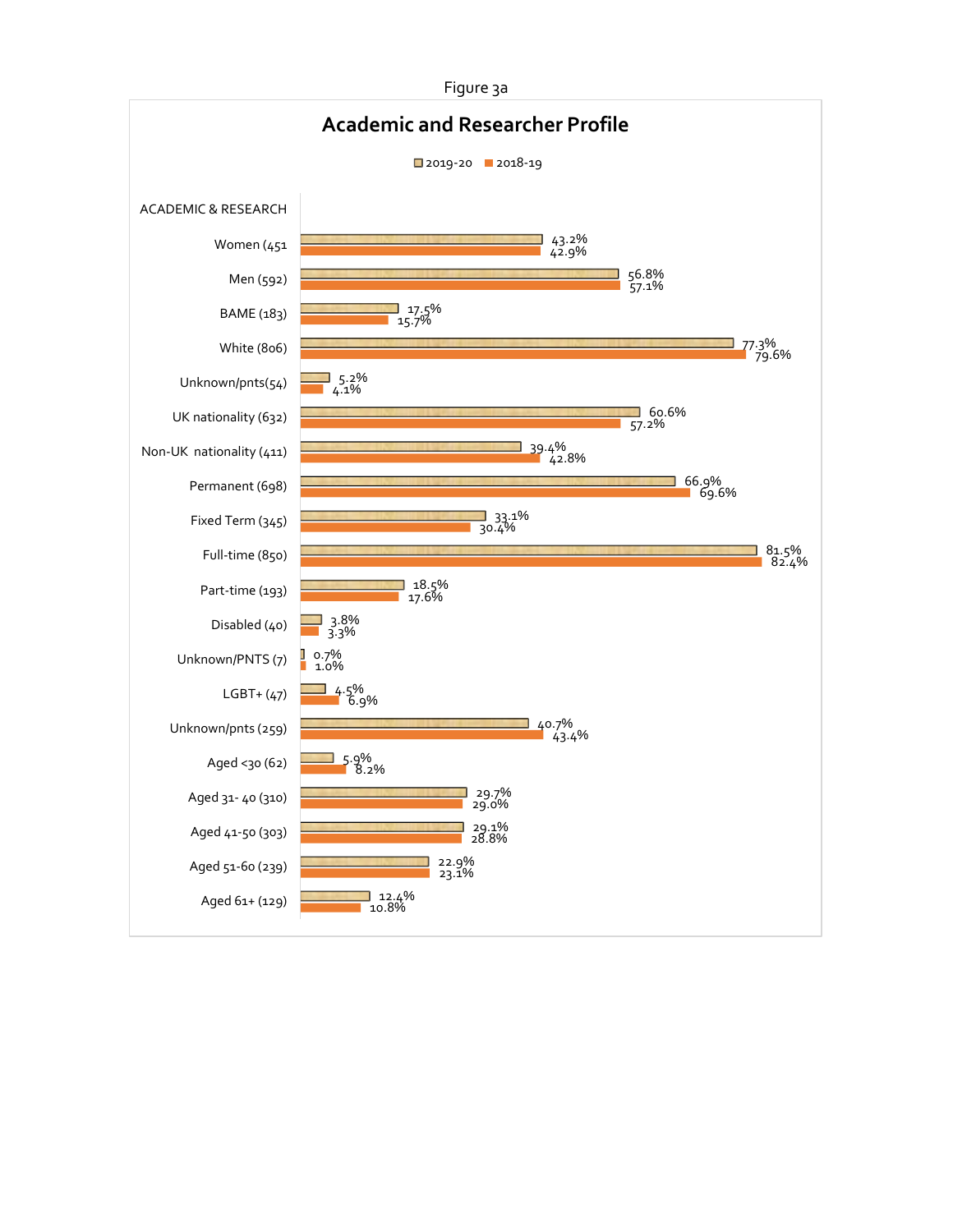

#### **2. Contract type**

- Overall 80.1% (1727) of all staff work full –time hours.
- Just below 50% of full time permanent and fixed term staff are women while 71.0% (198) of part-time permanent staff are female. (Figure 8)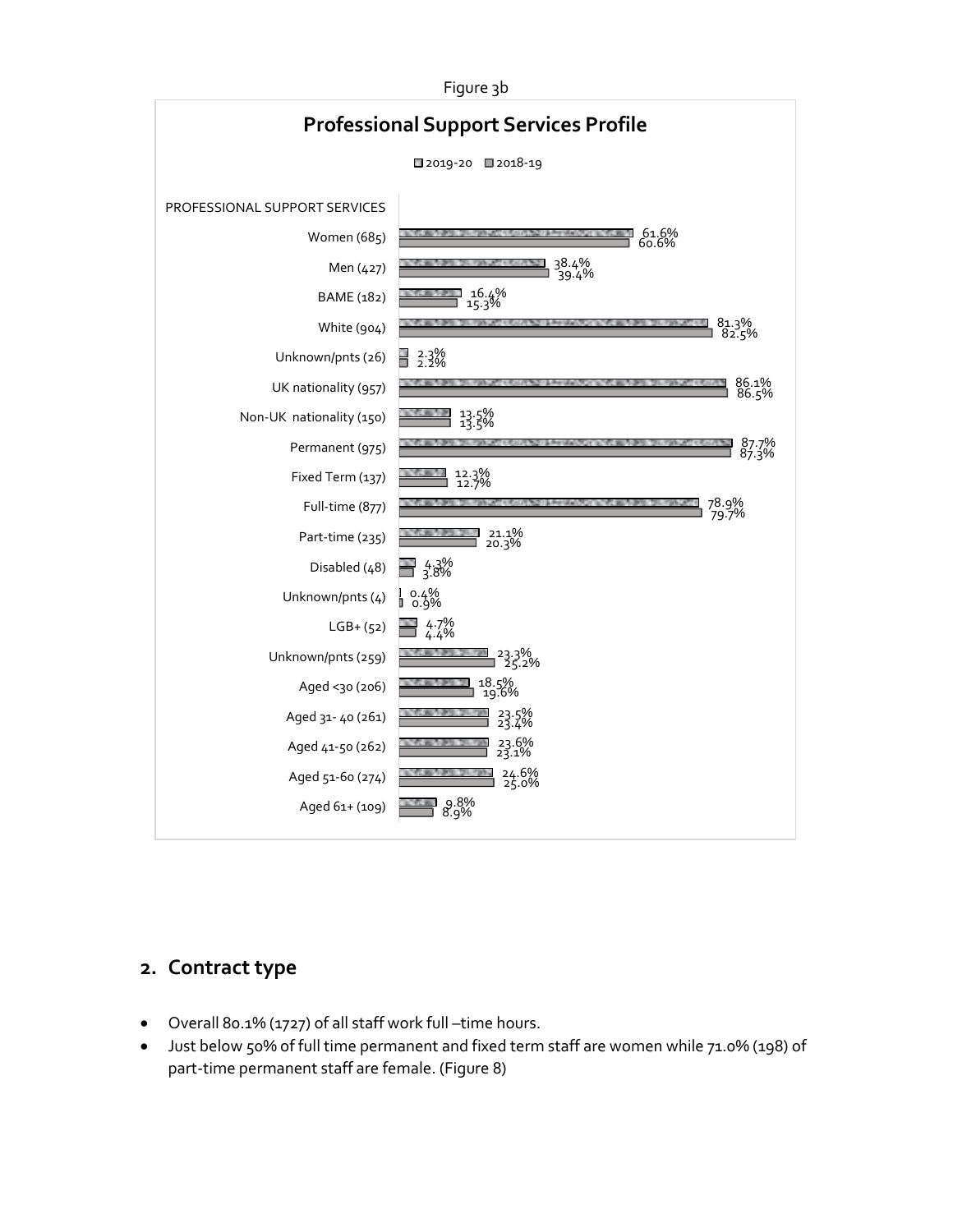• The highest proportion of part-time staff are in the Teaching Fellows/Tutors at 44.4% (60) followed by Administration 1-5 staff groups at 31.6% (111).

| Staff Group 2019 - 20                | <b>Full - time</b> | <b>Part-time</b> | <b>Total</b> |
|--------------------------------------|--------------------|------------------|--------------|
| Academic                             | 86.5% (616)        | 13.5% (96)       | 712          |
| Administration grades 1 - 5          | 68.4% (240)        | 31.6% (111)      | 324          |
| Administration grades 6 - 10         | $85.6\%$ (450)     | 14.4% (76)       | 526          |
| Manual & Ancillary                   | 81.2% (121)        | 18.8% (28)       | 149          |
| Research                             | 81.1% (159)        | 18.9% (37)       | 184          |
| <b>Teaching Fellows &amp; Tutors</b> | 55.6% (75)         | 44.4% (60)       | 135          |
| Technical                            | 76.7% (66)         | 23.3% (20)       | 86           |
| <b>Grand Total</b>                   | 80.1% (1727)       | 19.9%(428)       | 2155         |

- Academics represent the highest proportion (78.9%) and number (562) of staff on permanent full time contracts
- 92.4% of Researchers are on fixed term contracts
- Administration grades 1-5 has the highest proportion of permanent part-time contracts at 26.2% (92).

|                                      |                                                          | Table 2                                                  |                               |                                      |               |
|--------------------------------------|----------------------------------------------------------|----------------------------------------------------------|-------------------------------|--------------------------------------|---------------|
| Staff Group (2019-20)                | <b>Fixed Term</b><br><b>Contract Full</b><br><b>Time</b> | <b>Fixed Term</b><br><b>Contract Part</b><br><b>Time</b> | <b>Full Time</b><br>Permanent | <b>Part Time</b><br><b>Permanent</b> | <b>Total</b>  |
| Academic                             | $7.6\%$ (54)                                             | $2.1\%$ (15)                                             | 78.9% (562)                   | 11.4% (81)                           | 100% (712)    |
| Administration grades $1 - 5$        | $8.8\%$ (31)                                             | $5.4\%(19)$                                              | 59.5% (209)                   | $26.2\%$ (92)                        | $100\%$ (351) |
| Administration grades 6 - 10         | $8.9\%$ (47)                                             | $4.2\%$ (22)                                             | 76.6% (403)                   | $10.3\%$ (54)                        | 100% (526)    |
| Manual & Ancillary                   | $2.0\%$ (3)                                              | $0.0\%$                                                  | 79.2% (118)                   | 18.8% (28)                           | 100% (149)    |
| Research                             | 74.0% (145)                                              | $18.4\%$ (36)                                            | $7.1\%$ (14)                  | 5 <                                  | 100% (196)    |
| <b>Teaching Fellows &amp; Tutors</b> | 34.1% (46)                                               | $36.3\%$ (49)                                            | $21.5\%$ (29)                 | $8.1\%$ (11)                         | 100% (135)    |
| Technical                            | $8.1\%$ (7)                                              | $9.3\%$ (8)                                              | $68.6\%$ (59)                 | $14.0\%$ (12)                        | 100% (86)     |
| <b>Grand Total</b>                   | 15.5% (333)                                              | $6.9\%$ (149)                                            | 64.7% (1394)                  | 12.9% (279)                          | 100% (2155)   |

# **3. Ethnicity**

- Asian at 8.4% (180) forms the highest proportion of BAME in the College, an increase of o.9% (32) from 2018-19.
- It is also highest in the Academic/Research staff group at 6.7% (70) compared to 5.7% (34) in 2018-19 and Professional Services staff at 9.9% (110) compared to 9.0% (94) in 2018-19. (Figure 3)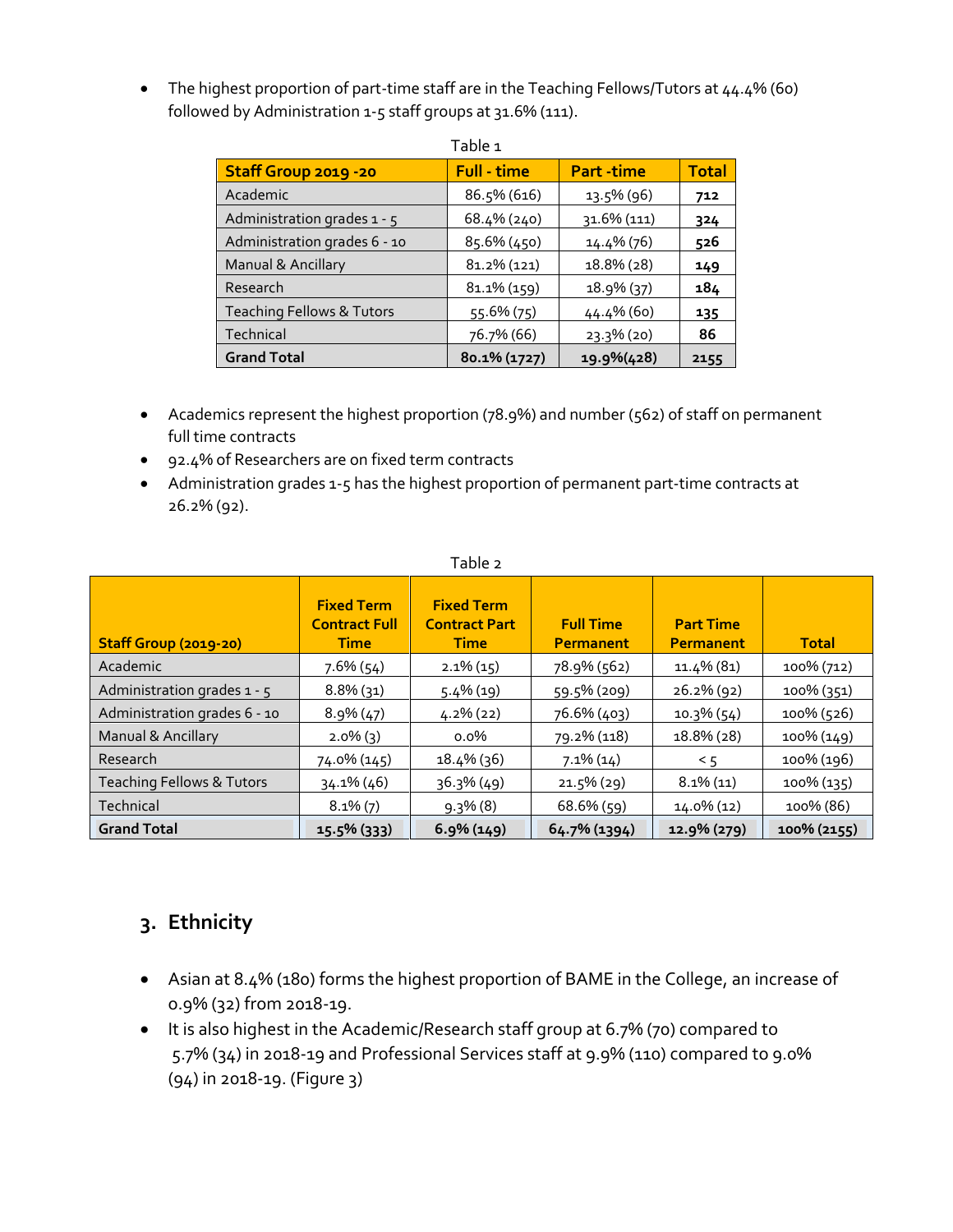- Figure 4 shows that in the College non-UK BAME 25.4% (144) in 2019-20 and (22.5%; 122) in 2018-19 are higher in proportion than UK BAME 13.9% (221) in 2019-20 and 12.9% (186) in 2018-19.
- The proportion of BAME Academic/Research staff on fixed term contracts has risen slightly to 19.0% (19) part-time and full-time 16.4% (49) part-time compared to 14.5% (11) and full-time at 17.6% (37) in 2018-19; 28.8% (21) part-time and 18.9% (35) fulltime in 2017-18; see Figure 5
- For Professional Services there are changes in the proportion of BAME in the following grades

|         | 2017-18      | 2018-19      | 2019-20    |
|---------|--------------|--------------|------------|
| Grade 2 | $25.8\%$ (7) | $22.2\%$ (6) | 33.3% 11)  |
| Grade 3 | 27.7% (13)   | 20.4% (11)   | 34.0% (16) |
| Grade 8 | 16.6% (38)   | 13.9% (22)   | 15.7% (25) |
| Grade 9 | $9.7\%$ (3)  | $20.6\%$ (7) | 18.9% (7)  |

| Figure 3                     |                                                |  |
|------------------------------|------------------------------------------------|--|
| Ethnic Group 2019-20         |                                                |  |
| COLLEGE (2155)               |                                                |  |
| Asian (180)                  | <b>MARKET 1999</b> S.4%                        |  |
| Black $(46)$                 | <b>THEFER 1.9%</b>                             |  |
| Chinese (46)                 | $\boxed{\text{minmin}} \quad 2.1\%$            |  |
| Mixed (6o)                   | <b>THEFFERENT 2.8%</b>                         |  |
| Other $(39)$                 | <b>THEFTER</b> 1.8%                            |  |
| Unknown (80)                 | <b>THE REAL TERM IN THE REAL PROPERTY 3.7%</b> |  |
|                              |                                                |  |
| ACADEMIC/RESEARCH (1043)     |                                                |  |
| Asian (70)                   | <b>ШИНИНИНИНИНИНИНИНИНИНИН</b> 6.7%            |  |
| Black (19)                   | <b>THEFT 1.8%</b>                              |  |
| Chinese (33)                 | $\frac{1}{2}$                                  |  |
| Mixed (37)                   | <b>MUNICIPALITY 1999</b> 3.5%                  |  |
| Other $(24)$                 | $\boxed{\text{min}}$ 2.3%                      |  |
| Unknown (54)                 | <b>ШИНИНИНИНИНИНИНИН</b> 5.2%                  |  |
|                              |                                                |  |
| PROFESSIONAL SERVICES (1112) |                                                |  |
| Asian (110)                  |                                                |  |
| Black $(21)$                 | <b>THEFER 1.9%</b>                             |  |
| Chinese (13)                 | $\boxed{\text{min}}$ 1.2%                      |  |
| Mixed (23)                   | $\boxed{\text{min}}$ 2.1%                      |  |
| Other $(15)$                 | $\boxed{\text{min}}$ 1.3%                      |  |
| Unknown (26)                 | $\boxed{\text{min}}$ 2.3%                      |  |
|                              |                                                |  |
|                              |                                                |  |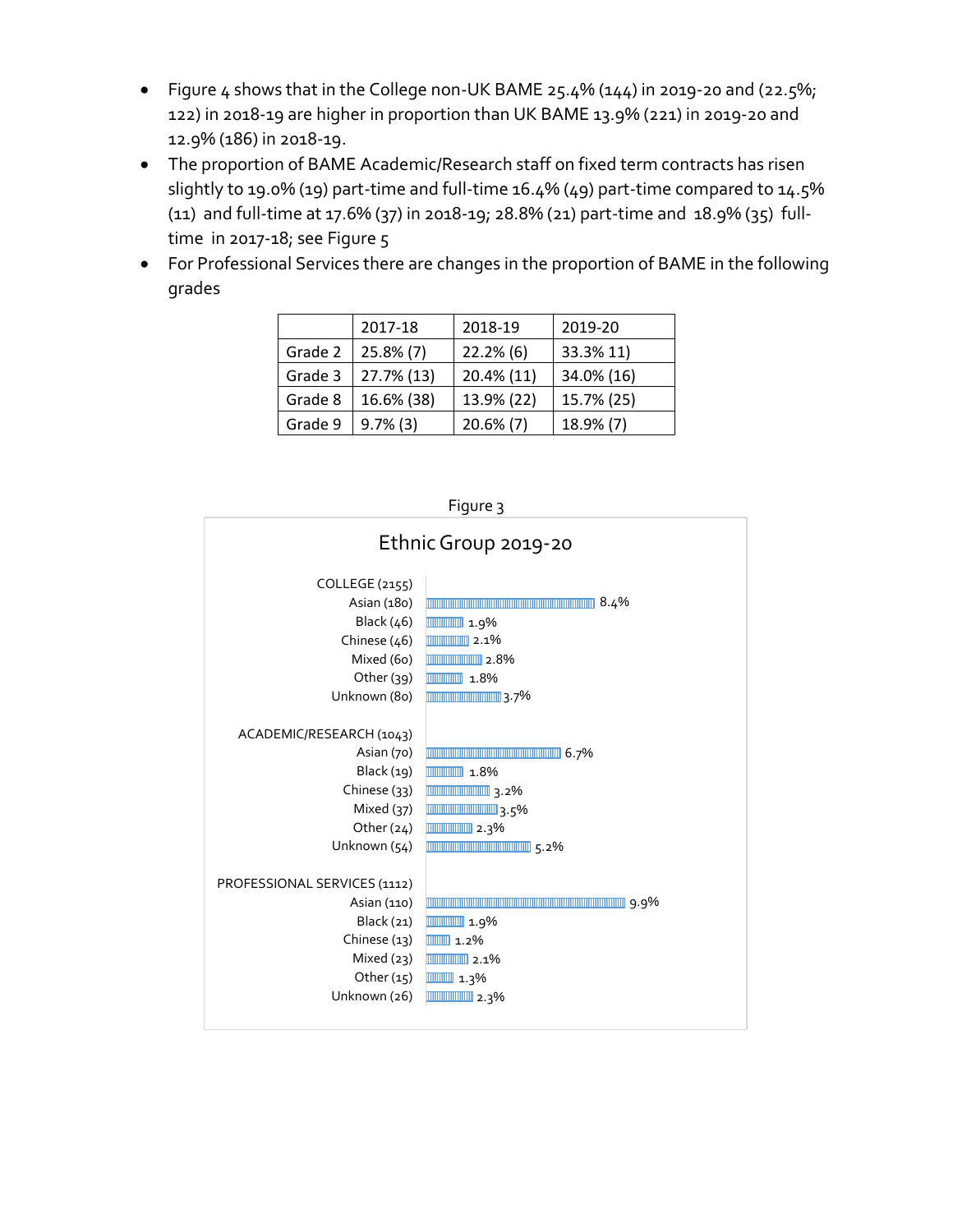

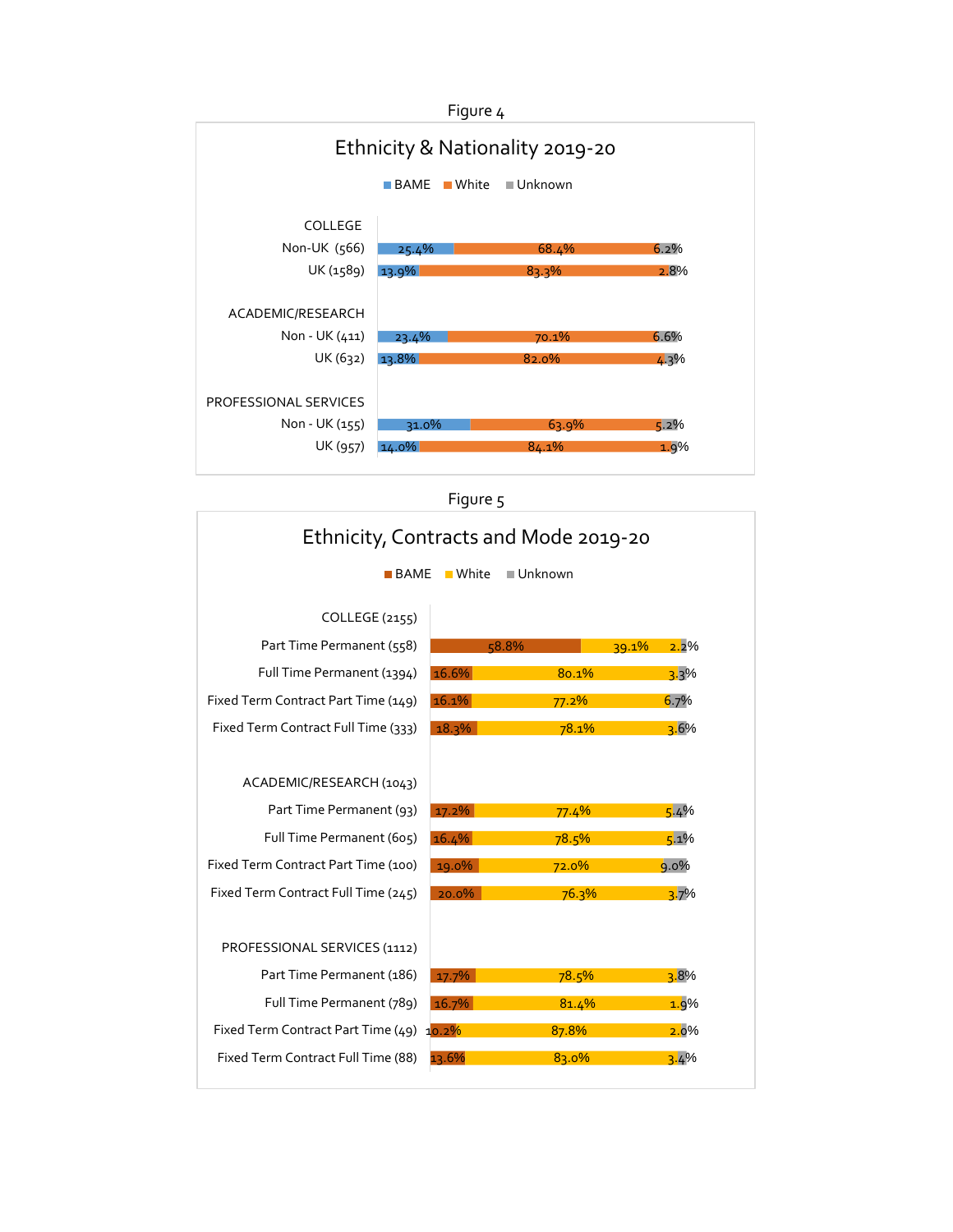|                           |                                | Ethnicity and Grades 2019-20 |         |
|---------------------------|--------------------------------|------------------------------|---------|
|                           | ■ White<br>$\blacksquare$ BAME | $\blacksquare$ Unknown       |         |
| COLLEGE (2155)            |                                |                              |         |
| RHUL 10 (33) 3.0%         |                                | 93.9%                        | $3.0\%$ |
| Professors $(258)$ 8.9%   |                                | 84.5%                        | 6.6%    |
| RHUL 9 (318)              | $18.2\%$                       | 78.6%                        | $3.1\%$ |
| RHUL 8 (436)              | $18.3\%$                       | 77.3%                        | 4.4%    |
| RHUL 7 (341)              | $19.4\%$                       | 76.2%                        | 4.4%    |
| RHUL 6 (240)              | $14.6\%$                       | 82.1%                        | $3.3\%$ |
| RHUL 5 (293)              | $16.7\%$                       | 82.3%                        | 1.0%    |
| RHUL 4 (143)              | $15.4\%$                       | 82.5%                        | 2.1%    |
| RHUL 3 (47)               | 34.0%                          | 61.7%                        | $4.3\%$ |
| RHUL $2(33)$              | 33.3%                          | 63.6%                        | $3.0\%$ |
| AR-ORS-NS $(<5)$ 0.0%     |                                | 100.0%                       | $0.0\%$ |
| AR-RES-NS $(<5)$ 0.0%     |                                | 100.0%                       | $0.0\%$ |
| OSGRAPHE7 (< 5)           |                                | 100.0%                       | $0.0\%$ |
| OSNOGRADE (9)             | 33.3%                          | 55.6%                        | 11.1%   |
| ACADEMIC/RESEARCH (1043)  |                                |                              |         |
| Professors (258) 8.9%     |                                | 84.5%                        | 6.6%    |
| RHUL 10 (1) 0 0%          |                                | 100.0%                       | $0.0\%$ |
| RHUL 9 (281)              | $18.1\%$                       | 78.3%                        | $3.6\%$ |
| RHUL 8 (277)              | 19.9%                          | 75.1%                        | $5.1\%$ |
| RHUL 7 (151)              | 26.5%                          | 66.9%                        | 6.6%    |
| RHUL 6 (64)               | 15.6%                          | 79.7%                        | $4.7\%$ |
| RHUL $5$ (< $5$ ) $0.0\%$ |                                | 100.0%                       | $0.0\%$ |
| AR-RES-NS $(<5)$ 0.0%     |                                | 100.0%                       | $0.0\%$ |
| OSGRAPHE7 (< 5)           |                                | 100.0%                       | $0.0\%$ |
| OSNOGRADE (7)             | 42.9%                          | 57.1%                        | $0.0\%$ |
|                           |                                |                              |         |
| PROFESSIONAL SERVICES     |                                |                              |         |
| RHUL 10 (32) 0.0%         |                                | 93.8%                        | $3.1\%$ |
| RHUL 9 (37)               | 18.9%                          | 81.1%                        | $0.0\%$ |
| RHUL 8 (159)              | 15.7%                          | 81.1%                        | 3.1%    |
| RHUL 7 (190)              | 13.7%                          | 83.7%                        | 2.6%    |
| RHUL 6 (176)              | $14.2\%$                       | 83.0%                        | 2.8%    |
| RHUL 5 (291)              | 16.8%                          | 82.1%                        | 1.0%    |
| RHUL 4 (143)              | $15.4\%$                       | 82.5%                        | 2.1%    |
| RHUL 3 (47)               | 34.0%                          | 61.7%                        | 4.3%    |
|                           |                                |                              |         |
| RHUL 2 (33)               | 33.3%                          | 63.6%                        | $3.0\%$ |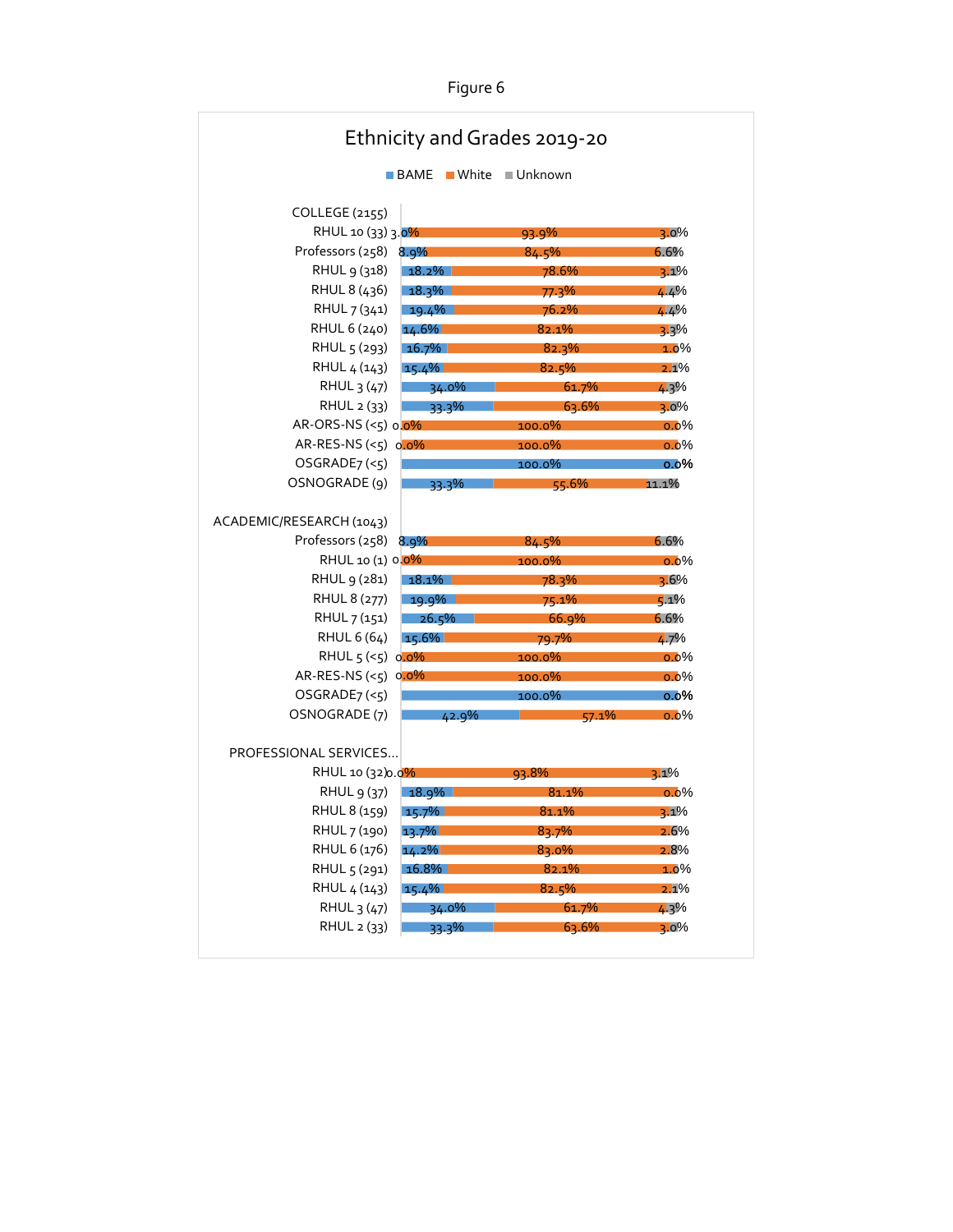- Administration Grades 1-5 have the highest proportion of females at 77.8% (273) followed by
- the Administration Grades 6-10 at 64.1% (337); table 3 • The highest proportion of male staff were in the Manual and Ancillary staff group, 69.1% (103) followed by Technical at 66.3% (57) an increase in percentage but decrease in number from 62.2% (74) in 2018-19 ; table 3
- There are a higher proportion of men in the Academic/Research staff at 56.8% (592), although showing a decrease from 61.0% (631) in 2018-19. The proportion of women to men are similar for both UK and non-UK Academic/Research staff.
- In the case of Professional Services staff, 62.1% (597) of women are from UK compared to 61.4% (554) in 2018-19, with 58.7% (88) of women of non-UK nationalities which is an increase from 56.0% (79) in 2018-19.
- Proportionately more of women staff from Professional Services work part-time, regardless of whether they are on permanent or fixed term contracts at 81.2% (151) and 75.5% (37) respectively. (see figure 8)
- From figure 9 with the exception of RHUL 3 and RHUL 6, it can be seen that generally in Professional Services as the grade increases the proportion of men increases. For Academic/Research staff the proportion of women to men for RHUL 7, 8 and 9 are pretty consistent but men are still proportionately higher at Professor level at 68.2%.

| Staff Group 2019-20                  |      | Women    |      | Men   | <b>Total</b> |
|--------------------------------------|------|----------|------|-------|--------------|
| Academic                             | 283  | 39.7%    | 429  | 60.3% | 712          |
| Administration grades $1 - 5$        | 273  | 77.8%    | 78   | 22.2% | 351          |
| Administration grades 6 - 10         | 337  | 64.1%    | 189  | 35.9% | 526          |
| Manual & Ancillary                   | 46   | $30.9\%$ | 103  | 69.1% | 149          |
| Research                             | 100  | 51.0%    | 96   | 49.0% | 196          |
| <b>Teaching Fellows &amp; Tutors</b> | 68   | 50.4%    | 67   | 49.6% | 135          |
| Technical                            | 29   | 33.7%    | 57   | 66.3% | 86           |
| <b>Grand Total</b>                   | 1136 | 52.7%    | 1019 | 47.3% | 2155         |

|  | × |  |
|--|---|--|

# **4. SEX**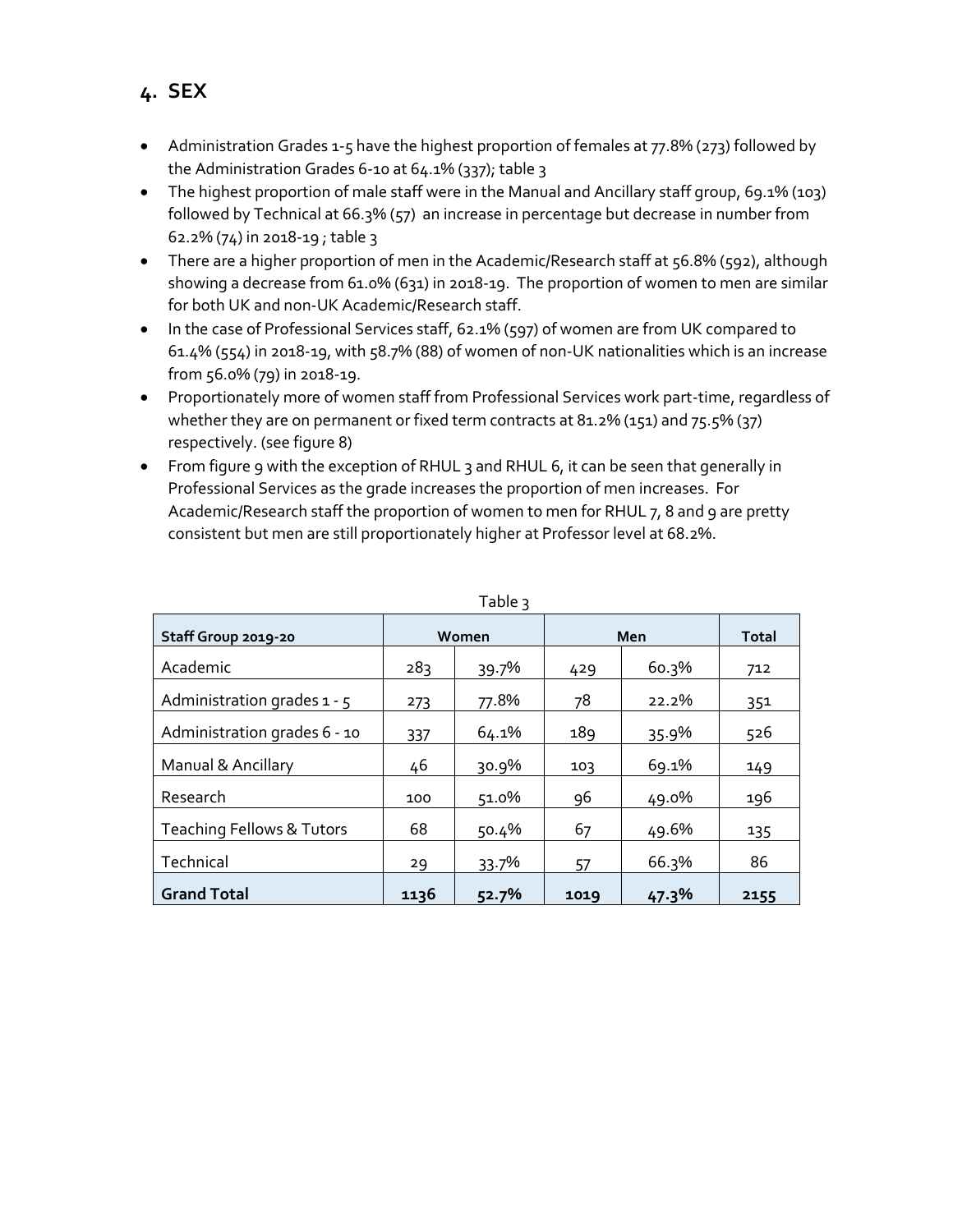![](_page_12_Figure_0.jpeg)

![](_page_12_Figure_1.jpeg)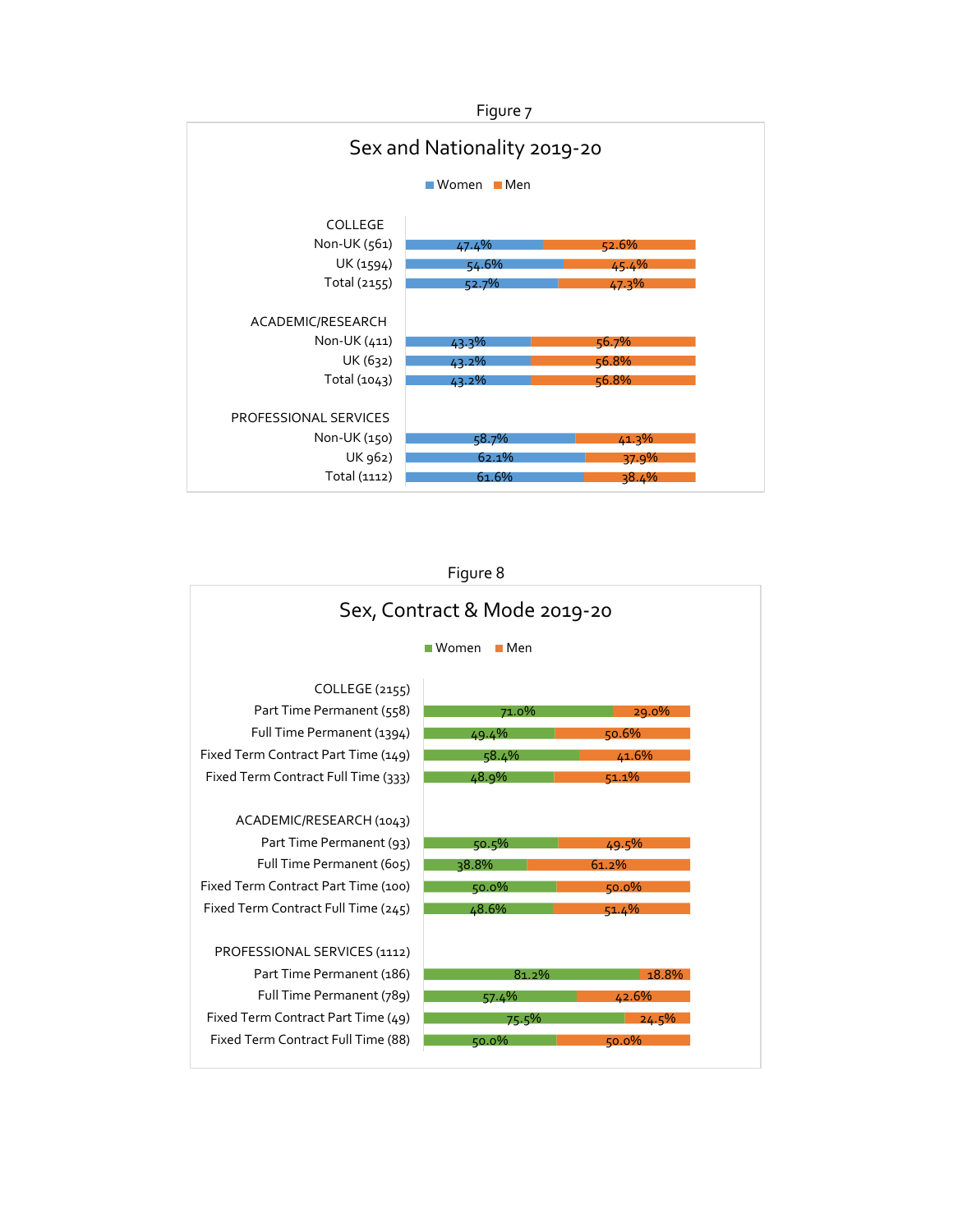Figure 9 Sex and Grades 2019-20 **Momen M**Men COLLEGE (2155) RHUL 10 (33) 39.4% 60.6% Professors (258) 31.8% 68.2% RHUL 9 (318) 45.6% 54.4% RHUL 8 (436) 49.1% 50.9% RHUL 7 (341) 52.5% 47.5% RHUL 6 (240) 70.8% 29.2% RHUL 5 (293) 64.2% 35.8% RHUL 4 (143) 67.1% 32.9% RHUL 3 (47) 46.8% 53.2% RHUL 2 (33) 60.6% 39.4% ▧ AR-ORS-NS (<5) 100.0% 0.0% AR-RES-NS (<5) 100.0% 0.0%  $OSGRADE7 (< 5)$ 0.0% 100.0% mmmmm OSNOGRADE (9) 44.4% 55.6% ACADEMIC/RESEARCH (1043) Professors (258) 排出用约189/排出用 68.2% ,,,,,,,, RHUL 10 (<5) 100.0% **相心**の% RHUL 9 (281) 44.5% 55.5% RHUL 8 (277) 44.4% 55.6% W RHUL 7 (151) 45.0% 55.0%  $\overline{\mathcal{N}}$ RHUL 6 (64) 70.3% 29.7% RHUL  $5$  (< $5$ ) 100.0% 0.0% AR-RES-NS $(<5)$ 100.0% 0.0% OSGRADE7 (<5) 03096 100.0% OSNOGRADE (7) 57.1% 42.9% PROFESSIONAL SERVICES (1112) RHUL 10 (32) 37.5% 11 62.5% RHUL 9 (37) 54.1% 45.9% RHUL 8 (159) 57.2% 42.8% RHUL 7 (190) 58.4% 41.6% RHUL 6 (176) 71.0% 29.0% SS. RHUL 5 (291) 63.9% 36.1%  $\infty$ RHUL 4 (143) 67.1% 32.9% ∾ RHUL 3 (47) 46.8% 53.2% W. RHUL 2 (33) **BBBBB** 60.6% 39.4%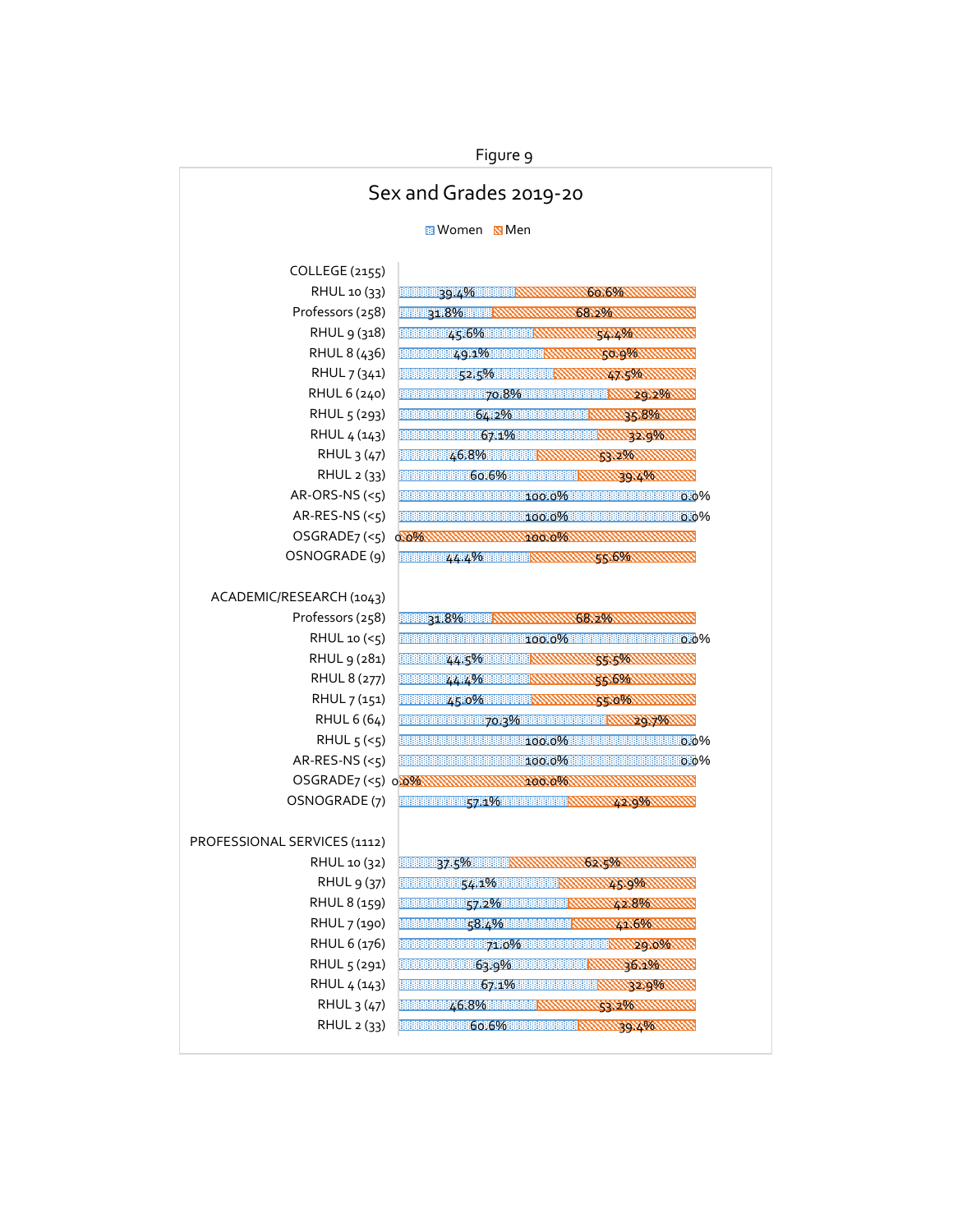#### **5. Intersectionality**

- At College level, the highest proportion of BAME staff are in the 31-40 years at 20.0% (114) and the 41-50 years 1t 19.5% (110).
- The highest proportion of BAME Academic/Research staff are in the 31 to 40 age group at 20.6% (64) and the lowest in the 61 and above age group, 10.1% (13), while they are evenly distributed In the other three age groups  $-41$  to 50 years at 17.8% ( $54$ ),  $51$  to 60 at 17.2% ( $41$ ) and 30 and below at 17.7% (11).
- The highest proportion of BAME staff in Professional Services staff groups is in the age group 41 to 50 years, 21.41% (56) followed by the 31 to 40 years, 19.2% (50).
- There is a higher proportion of BAME women than men staff across the College (Figure 11); with a higher proportion of women across all ethnic groups in Professional services staff
- With the exception of the 61 years and above age group (42.9%, 106) over 50.0% of staff across all the other age groups in the College are women.
- 61.3% (38) of Academic/Research staff in 2019-20 are in the 30 years and below age group are women while there are higher proportion of men in all other age groups.
- In Professional Services women staff are higher in proportion in all age group, with 68.2% (187) in the 51 to 60 years age group.

![](_page_14_Figure_8.jpeg)

Figure 10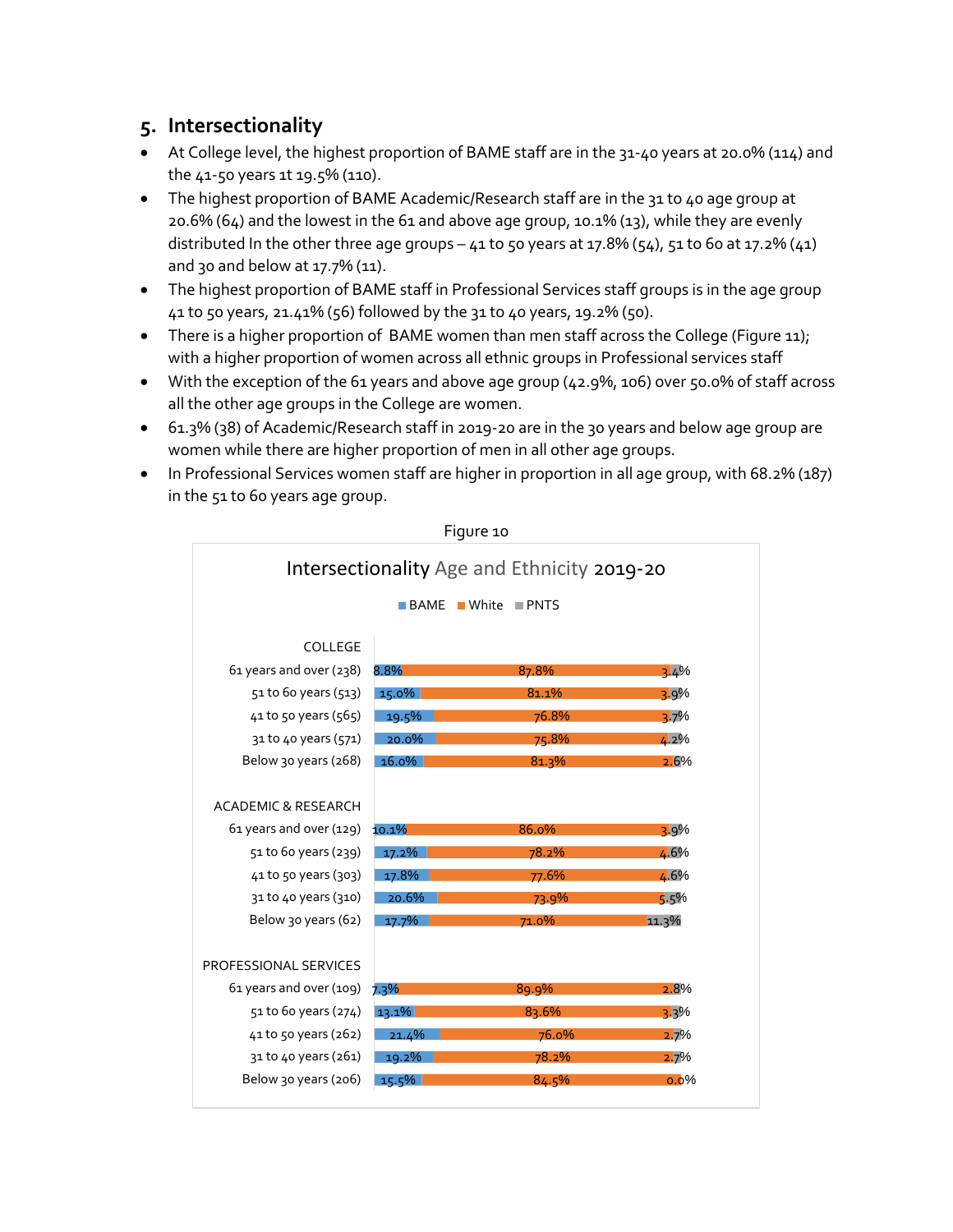|                                             | Lidnic TT |       |
|---------------------------------------------|-----------|-------|
| Intersectionality Ethnicity and Sex 2019-20 |           |       |
| $\blacksquare$ Women<br>$\blacksquare$ Men  |           |       |
|                                             |           |       |
| COLLEGE                                     |           |       |
| Prefer not to say (80)                      | $33.8\%$  | 66.3% |
| White (1710)                                | $53.2\%$  | 46.8% |
| other ethnic background (39)                | 53.8%     | 46.2% |
| Mixed background (60)                       | 53.3%     | 46.7% |
| Chinese (46)                                | 56.5%     | 43.5% |
| Black (40)                                  | 50.0%     | 50.0% |
| Asian (180)                                 | 55.6%     | 44.4% |
|                                             |           |       |
| <b>ACADEMIC &amp; RESEARCH</b>              |           |       |
| Prefer not to say (54)                      | 25.9%     | 74.1% |
| White (806)                                 | 42.7%     | 57.3% |
| other ethnic background (24)                | 45.8%     | 54.2% |
| Mixed background (37)                       | 51.4%     | 48.6% |
| Chinese (33)                                | 51.5%     | 48.5% |
| <b>Black</b> (19)                           | 47.4%     | 52.6% |
| Asian (70)                                  | 52.9%     | 47.1% |
|                                             |           |       |
| <b>PROFESSIONAL SERVICES</b>                |           |       |
| Prefer not to say (26)                      | 50.0%     | 50.0% |
| White (904)                                 | 62.6%     | 37.4% |
| other ethnic background (125)               | 66.7%     | 33.3% |
| Mixed background (23)                       | 56.5%     | 43.5% |
| Chinese (13)                                | 69.2%     | 30.8% |
|                                             |           |       |
| Black (21)                                  | 52.4%     | 47.6% |

Figure 11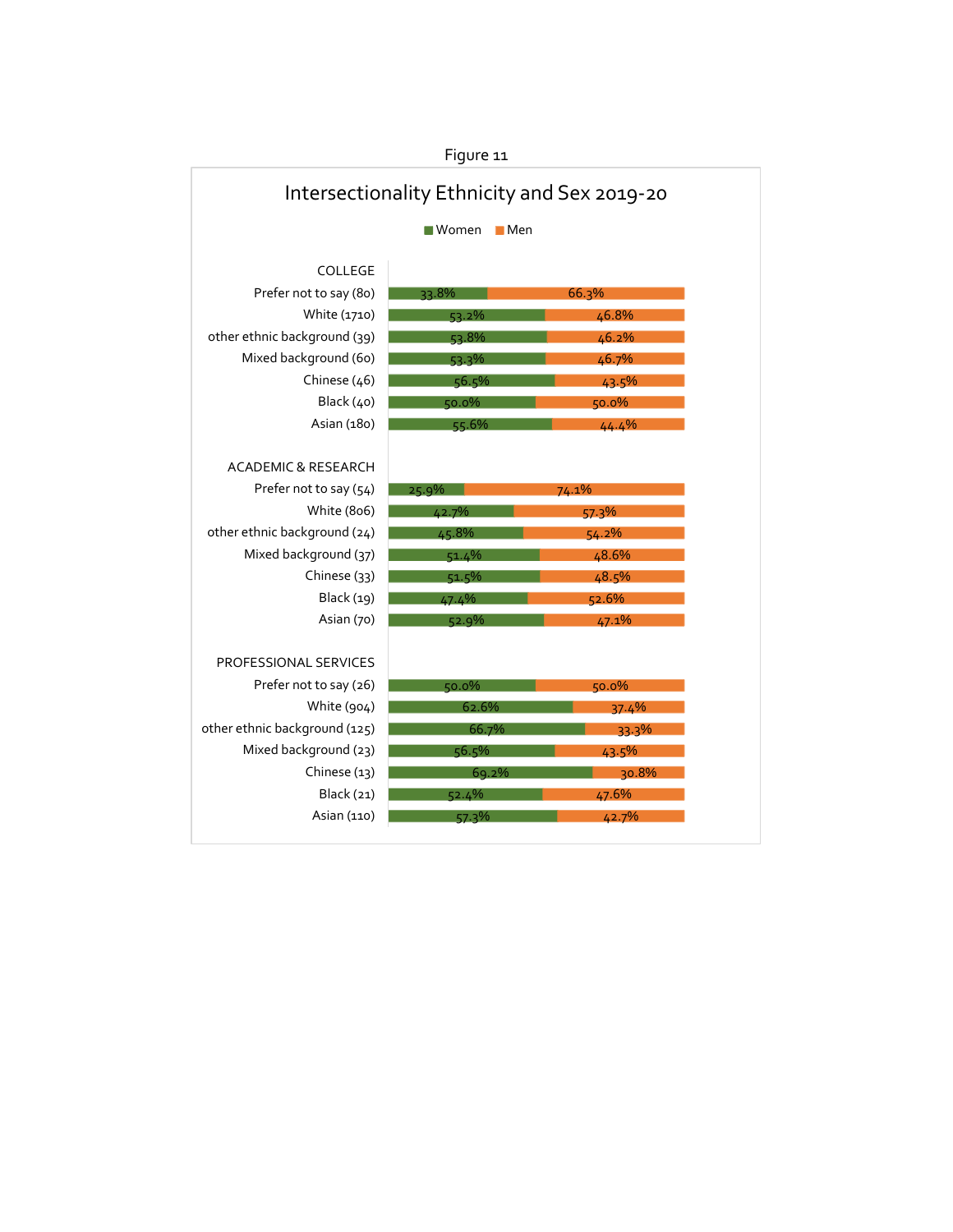![](_page_16_Figure_0.jpeg)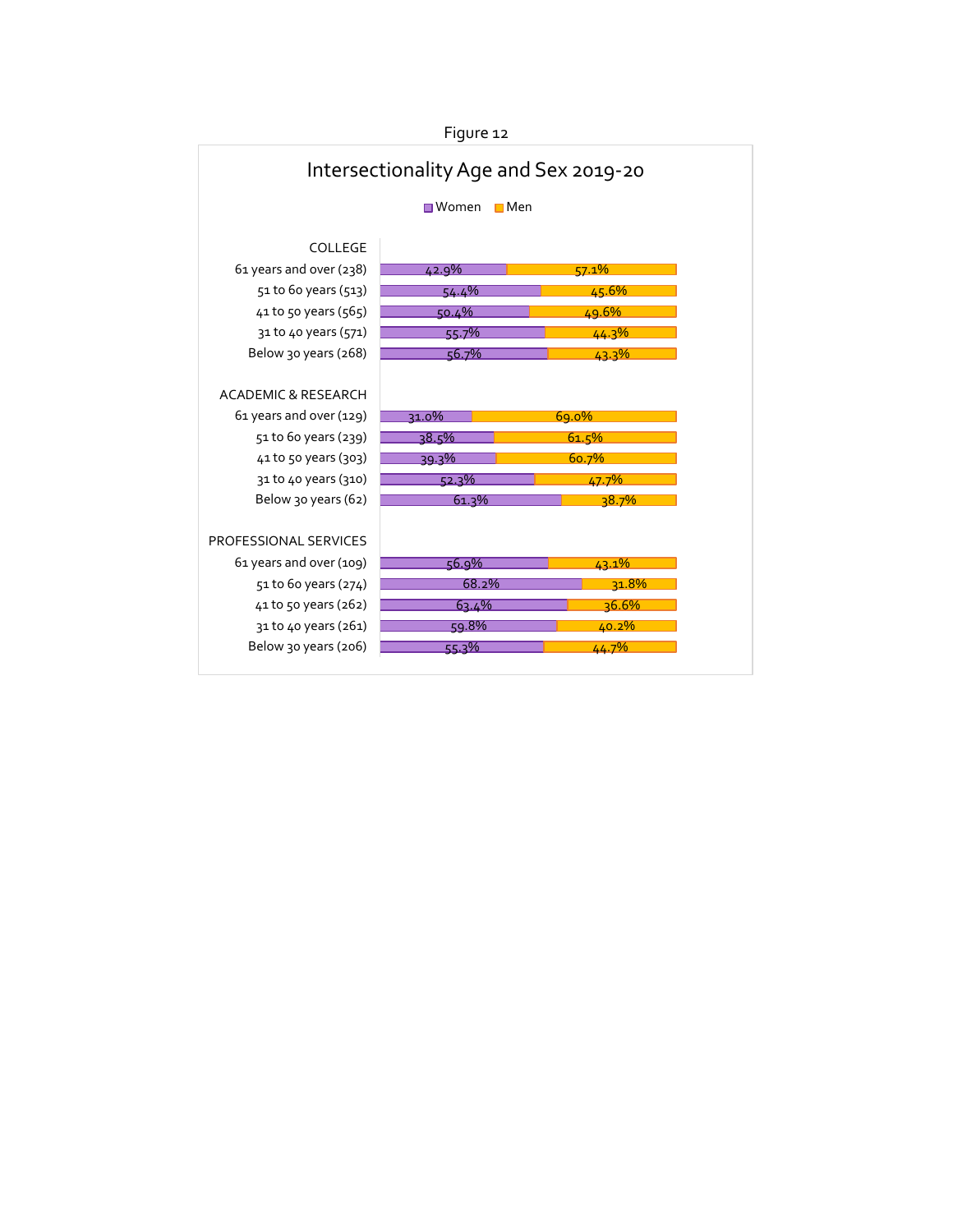# **6. Recruitment**

- The proportion of BAME applicants decreases as they progress through the recruitment process; regardless of role applied for (Figure 13). The proportion of BAME appointments fell by 2.1% point to 18.6% in 2018-19 but has risen up to 20.9% in 2019-20.
- The proportion of Non-UK applicants also decreases as they progress through the recruitment process (figure 14), decreasing from 47.4% of all applications to 25.8% being successful in 2019- 20. The proportion of non-UK academic/researchers remain high at 66.25 of all applicants with only 33.8% (53) being successful compared to 49.0% (25) in 2018-19. See Figure 14
- For academic/research roles, the proportion of women academic/researcher at 48.0% (59) has fallen from 54.9% (28) appointed in 2018-19. For professional services roles at 64.6% (117), the proportion of women appointed continues to be twice the proportion of men. See figure 15.
- The proportion (4.1%) and numbers (234) of disabled applicants have increased from 2018-19 at 3.5% (205), however, only 2.6% (8) are successful compared to 4.5% (8) in 2017-18.There was a decrease in disabled academic/researchers recruited at 1.6% (Figure 16) compared to 9.8% (5).

![](_page_17_Figure_5.jpeg)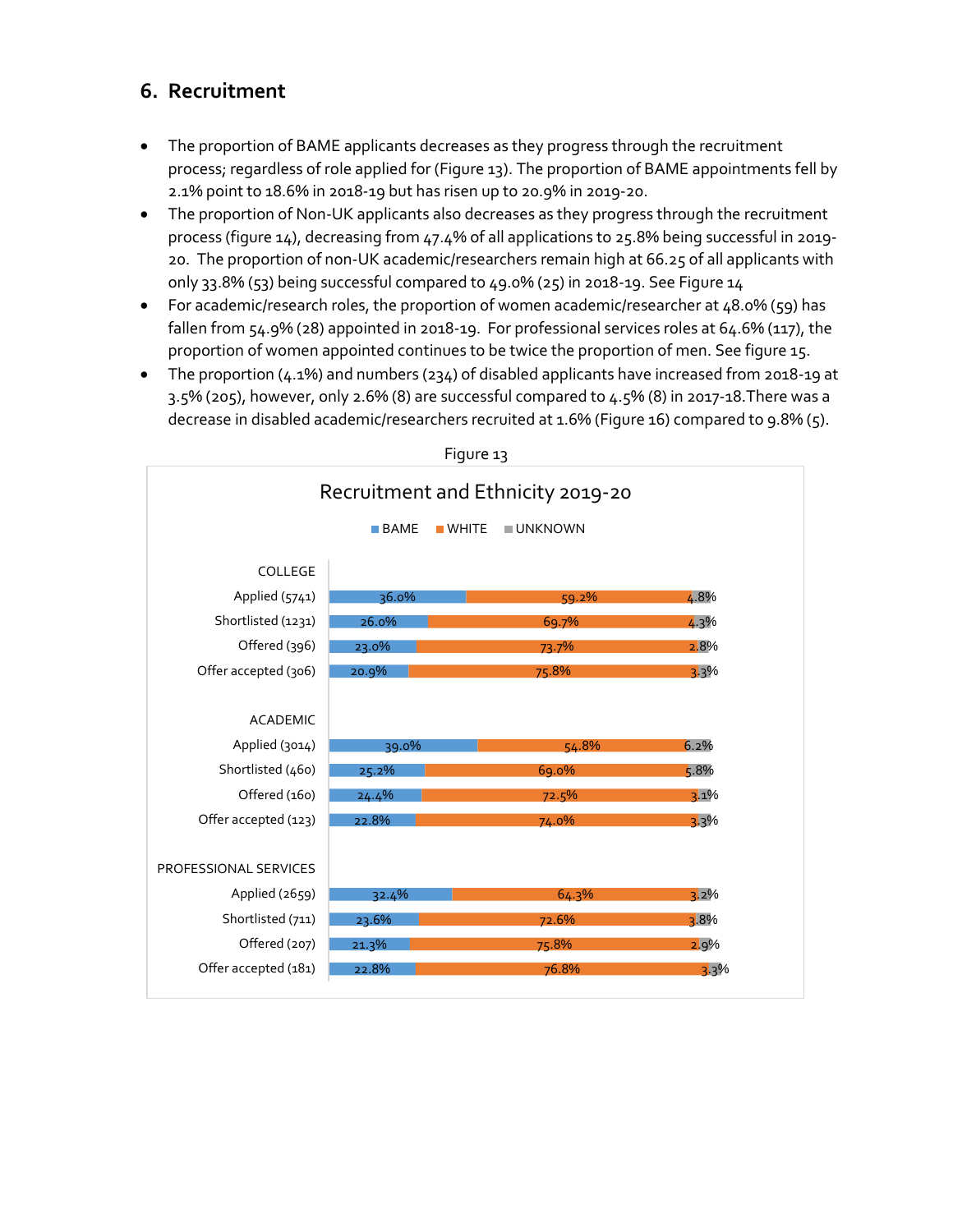| Figure 14                             |                                                                                                                       |  |
|---------------------------------------|-----------------------------------------------------------------------------------------------------------------------|--|
| Recruitment and Nationality 2019-2020 |                                                                                                                       |  |
|                                       | MNon-UK & UK                                                                                                          |  |
| COLLEGE                               |                                                                                                                       |  |
| Applied (5741)                        | <b>ELECT 47.4% NOW A 42.6% WINDS</b>                                                                                  |  |
| Shortlisted (1231)                    | $29.4\%$ NWWWWWW20698                                                                                                 |  |
| Offered (396)                         | 1 26.4% AWWWWWWWARASOWWWWWWW                                                                                          |  |
| Offer accepted (306)                  | 25.8% WWW.WWW.24396WWWWWW                                                                                             |  |
|                                       |                                                                                                                       |  |
| <b>ACADEMIC</b>                       |                                                                                                                       |  |
| Applied (3014)                        | <b>AND 1998 THE REPORT OF A REPORT OF A REPORT OF A REPORT OF A REPORT OF A REPORT OF A REPORT OF A REPORT OF A R</b> |  |
| Shortlisted (460)                     |                                                                                                                       |  |
| Offered (160)                         | <b>EXECUTIVE AS ON THE ROOM WINDOWS AND RESIDENT WINDOWS</b>                                                          |  |
| Offer accepted (123)                  |                                                                                                                       |  |
|                                       |                                                                                                                       |  |
| PROFESSIONAL SERVICES                 |                                                                                                                       |  |
| Applied (2659)                        |                                                                                                                       |  |
| Shortlisted (711)                     | 16.0% WWWWWWW84086WWWWWWWW                                                                                            |  |
| Offered (207)                         |                                                                                                                       |  |
| Offer accepted (181)                  |                                                                                                                       |  |
|                                       |                                                                                                                       |  |

# Figure 15

| Recruitmentand Sex 2019-20                         |                                                    |  |  |  |
|----------------------------------------------------|----------------------------------------------------|--|--|--|
| <b>図</b> Men<br><b>■Unknown</b><br>$\boxdot$ Women |                                                    |  |  |  |
| COLLEGE<br>Applied (5741)                          | 48.4%<br>32%                                       |  |  |  |
| Shortlisted (1231)                                 | $58.4\%$<br>29.6%<br>33%                           |  |  |  |
| Offered (396)                                      | 38.9%<br><u>:59.6%: ::::::::::::::::::</u><br>320% |  |  |  |
| Offer accepted (306)                               | 58.2%<br>331%<br>39.9%                             |  |  |  |
| <b>ACADEMIC</b>                                    |                                                    |  |  |  |
| Applied (3014)                                     | 58.6%<br>$38.7\%$ and $\frac{1}{200}$<br>2.8%      |  |  |  |
| Shortlisted (460)                                  | 48.3%<br>49.6%<br>322%                             |  |  |  |
| Offered (160)                                      | 48.8%<br>48.8%<br>25%<br><u>aag</u> ooddib         |  |  |  |
| Offer accepted (123)                               | 48.0%<br>48.8%<br>≋ ২%                             |  |  |  |
| PROFESSIONAL SERVICES                              |                                                    |  |  |  |
| Applied (2659)                                     | $61.2\%$<br>27.6%<br>21%                           |  |  |  |
| Shortlisted (711)                                  | 64.0%<br>34.2%<br>⊠ο%                              |  |  |  |
| Offered (207)                                      | $65.9\%$<br>33.2%<br>≋≥द%                          |  |  |  |
| Offer accepted (181)                               | 64.6%<br>2.o%<br>34.3%                             |  |  |  |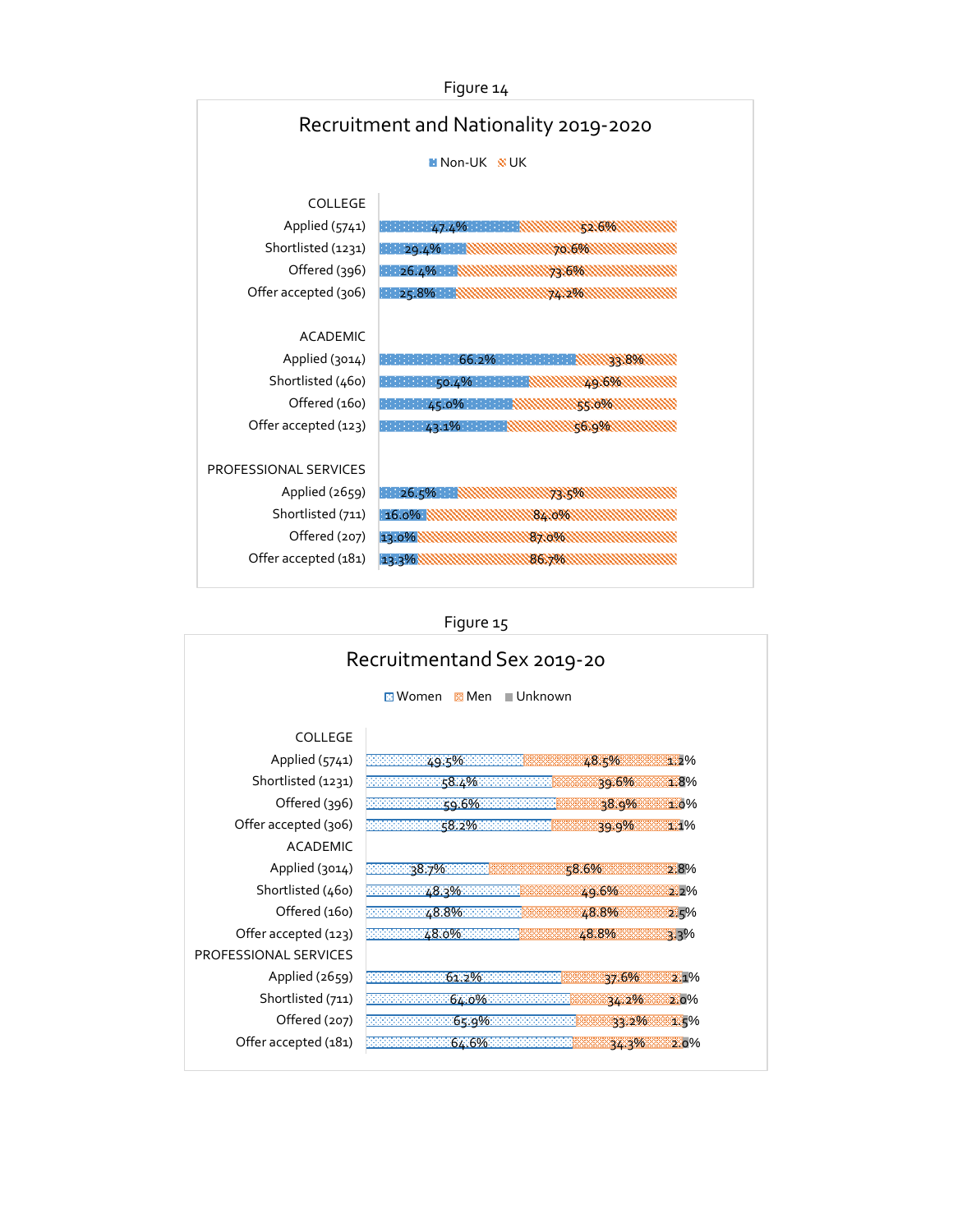![](_page_19_Figure_0.jpeg)

#### **7. Turnover**

- The College turnover for 2019-20 was 15.9%.
- The highest turnover rate is for BAME staff at 18.3% and for female staff at 18.7%
- There is a higher turnover rate in professional services at 17.1%. The highest turnover rate was for female academic at 19.0% with female non-academic not far behind at 18.6%.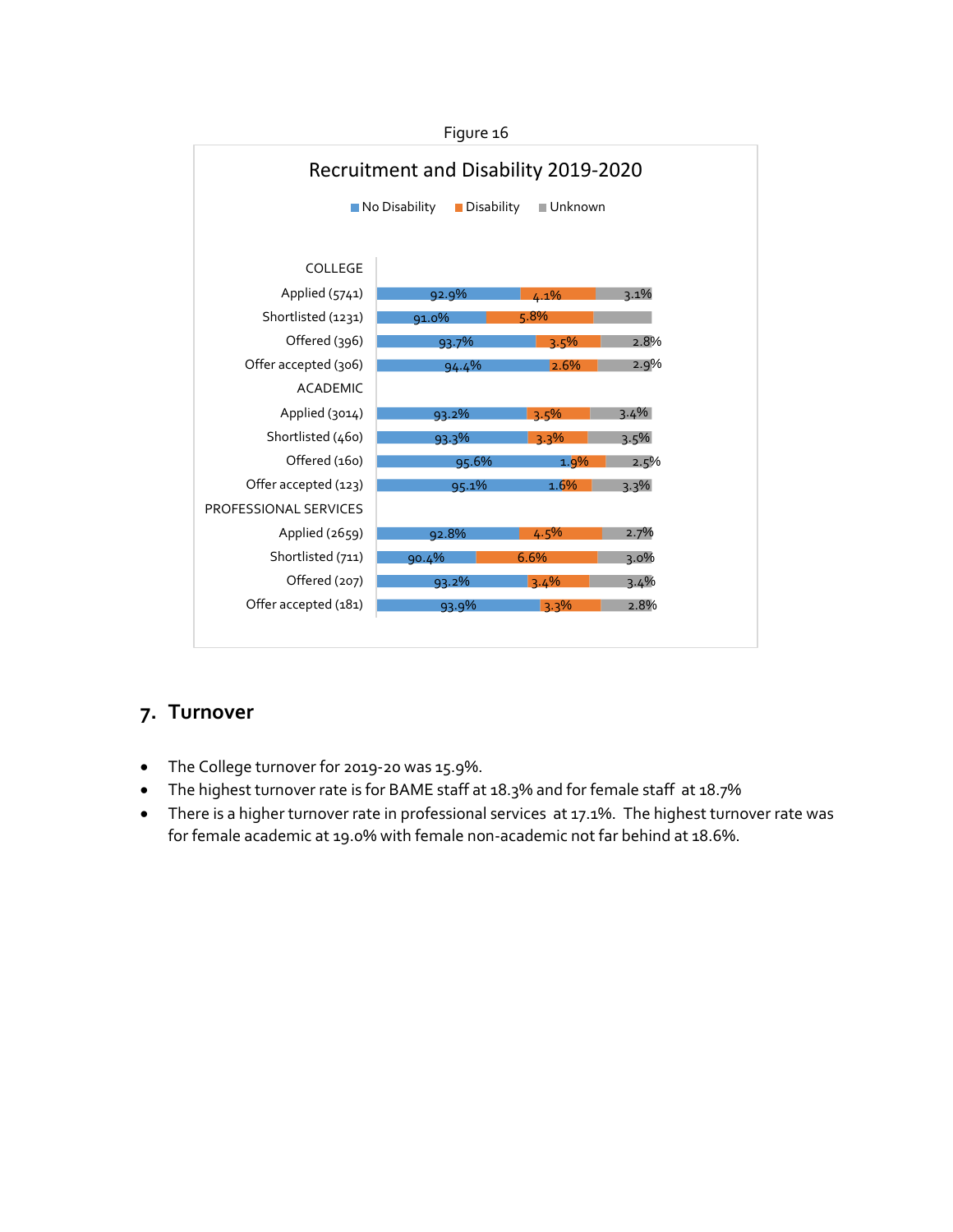![](_page_20_Figure_0.jpeg)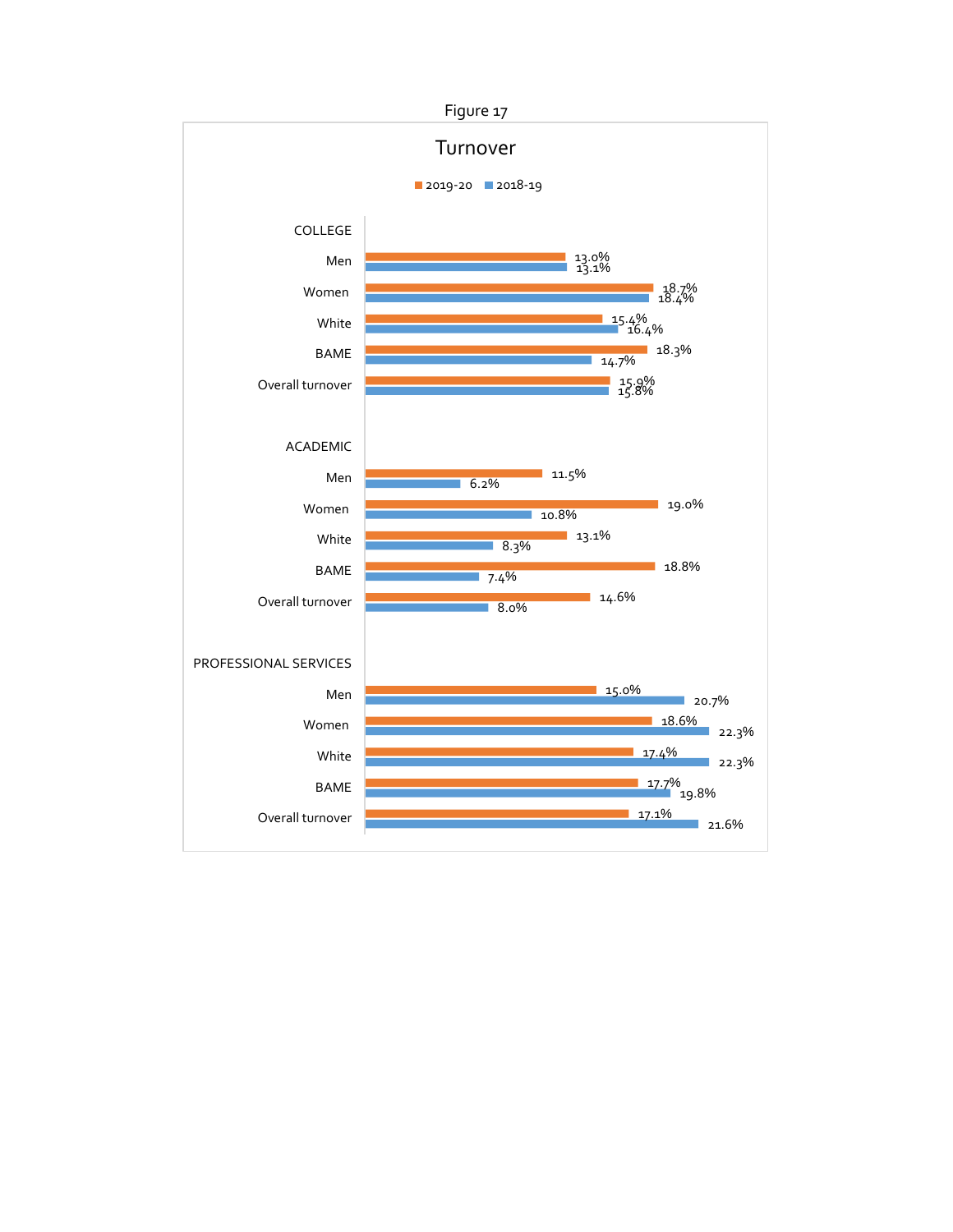# **Key Issues**

The key issues from the report are as follows:

- The proportion of BAME staff (16.9%) was higher than benchmark, England HEIs (11.6%) but under-represented given our proximity to London and centres of high BAME population e.g. Slough and Hounslow
- Disability increased to  $4.1\%$  (88), from 2.8% (52) in 2017-18 and 3.8% (71) in 2018-19, although it was still below the benchmark of 5.4%.
- The proportion of UK BAME staff at 13.9% (221) is lower than the proportion of BAME staff from non- UK at 25.4% (144), figure 4.
- Highest proportion of fixed term, part–time staff, 18.4% (36), was from Research staff
- Higher proportion of BAME staff was represented at lower grades 33.3% (11) at Grade 2 and 34.0% (47) at Grade 3 (figure 6), these figures have increased from (22.2% (6) at Grade 2 and 20.4% (11) at Grade 3 in 2018-19.
- Women in administrative grades 1 to 5 decreased to  $77.8\%$  (273) from  $78.4\%$  (254) in 2018-19, and 82.3% (268) in 2017-18. Women in administrative grades 6-10 increased to 64.1% (337), having remained about the same at 61.7% (311) for the past two years. There were proportionally more men in the Manual & Ancillary staff group although it showed a slight decrease to 69.1% (149) from 71.8% (102) in 2018-19. Men in the Technical staff group increased to 66.3% (86) , table 3, from 62.2% (46) in 2018-19
- Higher proportion of women work part-time hours 71.0% (198) on permanent contract and 58.4% (87) in 2019-10(figure 8), remaining fairly similar to 70.1% (176) on permanent contract and 59.5% (75) on fixed term contracts in 2018-19.
- In 2019-20, the highest proportion of BAME staff were in the age group 31 to 40 at 20.6% (114) and 41-50 at 19.5% (110) similar to 2018-1 where it was at 19.1% (99) and at 17.8% (91) respectively.
- The highest proportion of staff under 30 years were women at 56.7% (152) although the highest number of women are in the 31 to 40 age group at 55.7% (318).
- BAME applicants were still proportionately less successful in getting accepted in job roles. 36.0% (2068) of all job applicants were from BAME but only 20.9% of those appointed were BAME people, a slight improvement from the 18.6% who were successful in 2018-19.
- The proportion of men, 48.5% (2783) and women, 49.5% (2840) applying for jobs were about the same, however, women, 58.2% (178) appeared to be more successful in being appointed (figure 16)
- The turnover rate for academic staff at 14.6% in 2019-20 was significantly than 8.0% in 2018-19. 8.0%, while it was less for Professional services staff at 17.1% in 2019-20 compared to 21.6% in 2018-19.
- The turnover rate for BAME staff was at 18.3% compared to 15.4% for White staff and was significantly higher for BAME academic staff at 18.8% compared to 13.1% for white academic staff ( Figure 17)

The key issues summarized above remains largely the same as in the previous years. Although we are still below the benchmark of 5.4%, there is a gradual increase in the proportion and numbers for the past three years of disabled staff from 2.7% (52) in 2017-18 to 4.1% (88) in 2019-20. Women still appeared to be more successful in getting appointed. There are issues pertaining to gender and ethnic